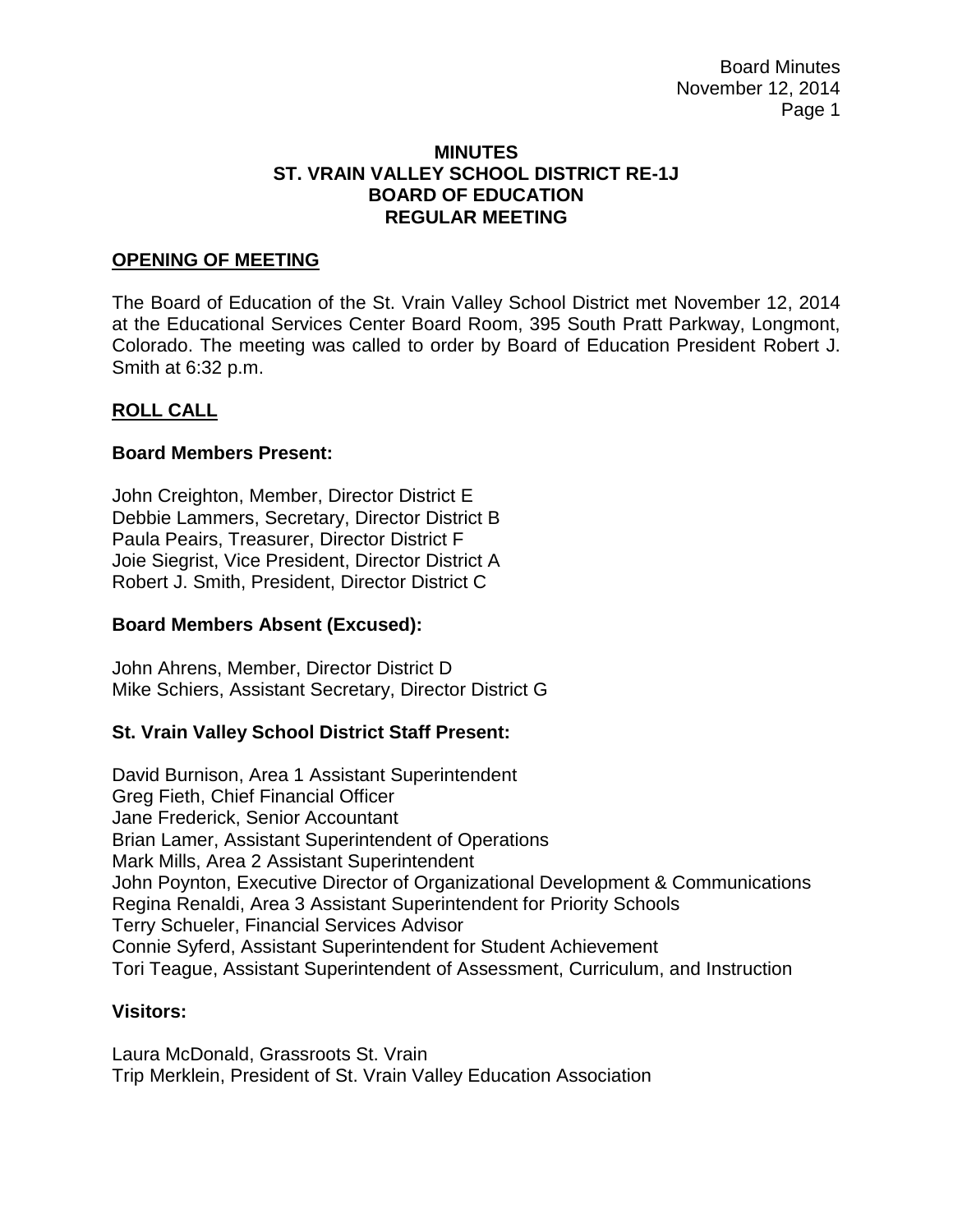## **AMENDMENTS TO THE AGENDA (2.0)**

Report Item 6.1 Frederick High School Advisory Council Feeder Report was rescheduled to the January 14, 2015 Regular Board Meeting and the Final Comprehensive Annual Financial Report (CAFR) was added to the packet to replace the draft CAFR.

## **AUDIENCE PARTICIPATION (3.0)**

None

# **BOARD RECOGNITIONS/PRESENTATIONS TO THE BOARD & BOARD COMMUNICATIONS/COMMENTS (4.0)**

### **Board Communications**

John Creighton –

Meetings Attended/Comments:

- Attended Silver Creek High School Performing Arts Booster Meeting-recommended the Board visit carrythetune.com that shows the role that music plays beyond high school and college. Screening on Saturday, November 15, at SCHS at 5:30 p.m.
- Thanked Dr. Haddad for the DASSC event at Xilinx featuring John Couch, Vice President of Education from Apple, Inc.
- Attended State Assessment Task Force Meeting and Public Hearing in Loveland and Monte Vista. Attended an SVVEA Meeting on an invitation from Trip Merklein President of SVVEA where assessments were the topic. Throughout the Task Force, Public Hearings, and talking to townspeople, he is hearing the following things:
	- o Universally, assessment data is a critical tool for assessing students-there is value in benchmarking students against other students for comparison reasons and as an informative tool.
	- $\circ$  There is value in having the students have high stakes days once or twice a year and students learning how to prepare and having a lot at stake.
	- o Concerns of public-Mostly not about the common core standards, opposed to the Social Studies standards but no other concerns.
	- $\circ$  Biggest concern is the disruption in the schools for the assessments.
		- Interrupts continuity and integrity of instruction.
		- **Half the class pulled out one day; half another day.**
		- Instructors pulled out of class to be proctors.
		- **Don't introduce any new material after March.**
		- **Lose instruction time in the morning for the testing but afternoon is** compromised as well.
		- Diverts resources, e.g., technology, support staff; rural districts must contract for additional staff; administrator priorities.
		- Current tests have not been validated or tests with consequences.
		- Disrespects pedagogy of school design, e.g., Montessori and Waldorf.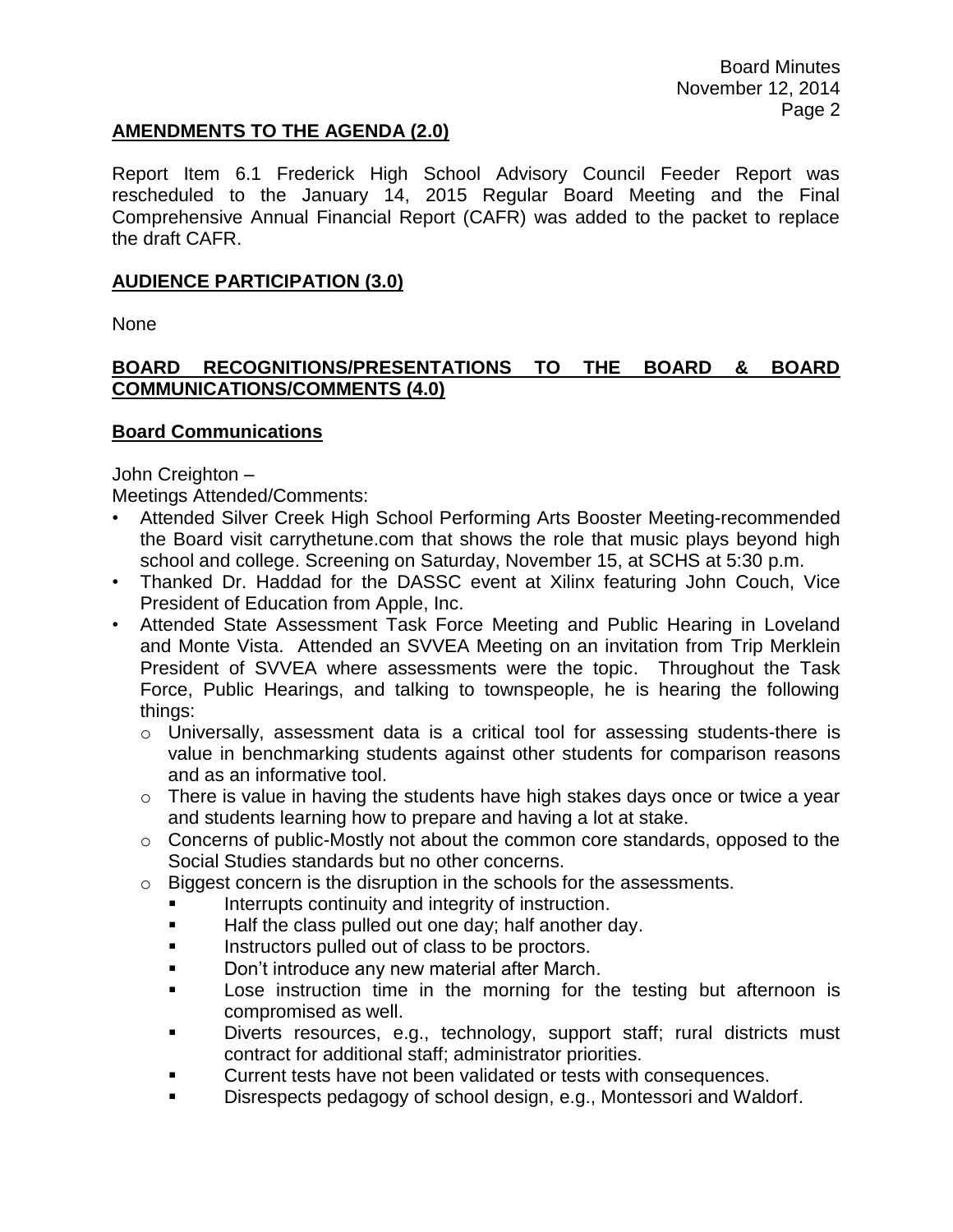- **Testing causes undue stress on the student and student feels responsible** for instructors' jobs.
- **Infecting the cultures of the schools-teachers and administrators are** feeling the pressure of too many initiatives.
- Assessments have co-oped the culture of education in the state right now.
- o The Task Force will start deliberating recommendations.
	- Proposals to roll back to the Federal minimums for third through  $10<sup>th</sup>$ grade, but feels rolling back to the minimums alone won't address the concerns.
	- **EXECT** At the same time, the Federal Government has stated that districts must operate within that context or there is \$380 million at stake. If one district opts out, the whole state loses out on federal money.
	- In order to limit disruption to the schools, John Creighton will suggest to the state one week a year for three to five hours of testing time.
	- Before there are consequences tied to any of this, tests need to be validated.
	- Biggest problem that needs to change is for the state to take in account Colorado's sensibilities. In practice, different districts should be able to choose from several tests that best meet their needs. Have to have tests be more relevant to students.
- Thanks to the students, teachers and staff for the work they are doing for participating in the testing.

Debbie Lammers –

Meetings Attended/Comments:

- Attended CASB Regional Meeting in Loveland & CASB Board Meeting-assessments were a popular topic and seems to affect districts equally no matter their size.
- Attended Indian Peaks Parent Update-announced STEM Saturday, November 15, from 9:00 to 11:00 a.m.
- Attended Niwot High School Education Foundation Meeting.
- Attended Education Foundation for the St. Vrain Valley Meeting-annual grant awards night at Timberline PK-8.
- Attended Board Policy Review Committee Meeting.
- Presented to Niwot Community Association Meeting-discussed the District's Senior Tax Work-Off Program.
- Attended I Have a Dream luncheon.
- Attended Niwot High School Boosters Meeting-successful athletic teams even with budget challenges.
- Attended DASSC Event at Xilinx.
- Attended Burlington and Niwot Elementary Parent Update Meetings.
- Thanked Joe McBreen for the Niwot High School Education Foundation Tech Forum that explained the District-wide Learning Technology Plan.
- Enjoyed attending the High School Student Advisory Council Meetings.
- Announced that a Niwot High student achieved a perfect ACT score-she is also a National Merit semi-finalist, cross country state team championship member, and the homecoming queen.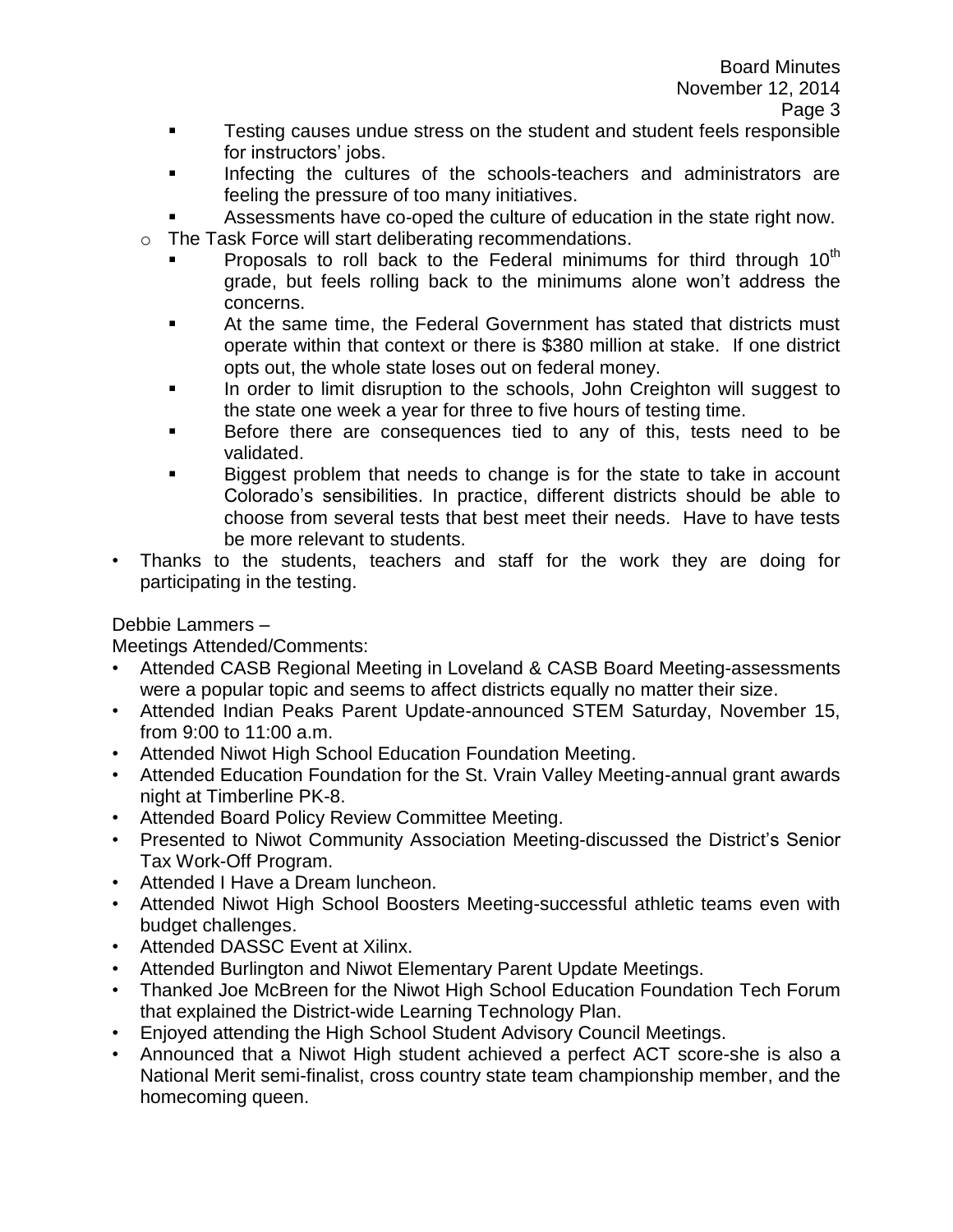• Looking forward to attending other parent update meetings in different feeder groups and the CASB Convention in December.

### Paula Peairs –

Meetings Attended/Comments:

- Thanked John Creighton for the investment of his time on the State Assessment Task Force and his helpful update this evening.
- Attended Mead Chamber of Commerce Meeting.
- Attended Student Advisory Council meeting at Frederick High School.
- Attended Mead Regional Chamber Business After Hours event at King Buick GMC-Yale King, Owner, is meeting with Dr. Haddad to begin a possible partnership with the District.
- Attended DASSC Event at Xilinx.
- Attended Finance and Audit Committee Meeting.
- Attended Board Policy Review Committee Meeting.
- Attended Mead Middle School Parent Advisory Council and Parent Update Meetings.
- Attended Trail Ridge Middle and Fall River Elementary Parent Update Meetings.
- Attended Mead Elementary Parent Advisory Council Meeting.
- Attended collaborative jazz band performance featuring Mead High School, Niwot High School, and Erie High School Jazz Band-terrific performance.
- Looking forward to the high school play season.

#### Joie Siegrist –

Meetings Attended/Comments:

- Attended Northern Colorado Workers' Compensation Self-Insurance Pool Board Meeting.
- Attended Mayors Meeting.
- Attended Finance and Audit Meetings.
- Attended DASSC Event at Xilinx.
- Attended Hygiene PTO Meeting and Hygiene Fall Festival.
- Attended Sanborn Parent Update Meeting.
- Attended Board Policy Review Committee Meeting.
- Attended Lyons Lions Meeting as a guest speaker-the group was concerned with the number of assessments for students.
- Attended I Have a Dream luncheon.
- Attended State Assessment Town Hall Meeting in Loveland.
- Toured Longmont Estates with Principal Amanda Hall.
- Attended several high school Orchestra concerts.

#### Bob Smith –

Meetings Attended/Comments:

- Thanks to Paula Peairs for the well-written editorial in the Longmont Times-Call.
- Attended I Have a Dream luncheon.
- Attended Mountain View PTO Meeting.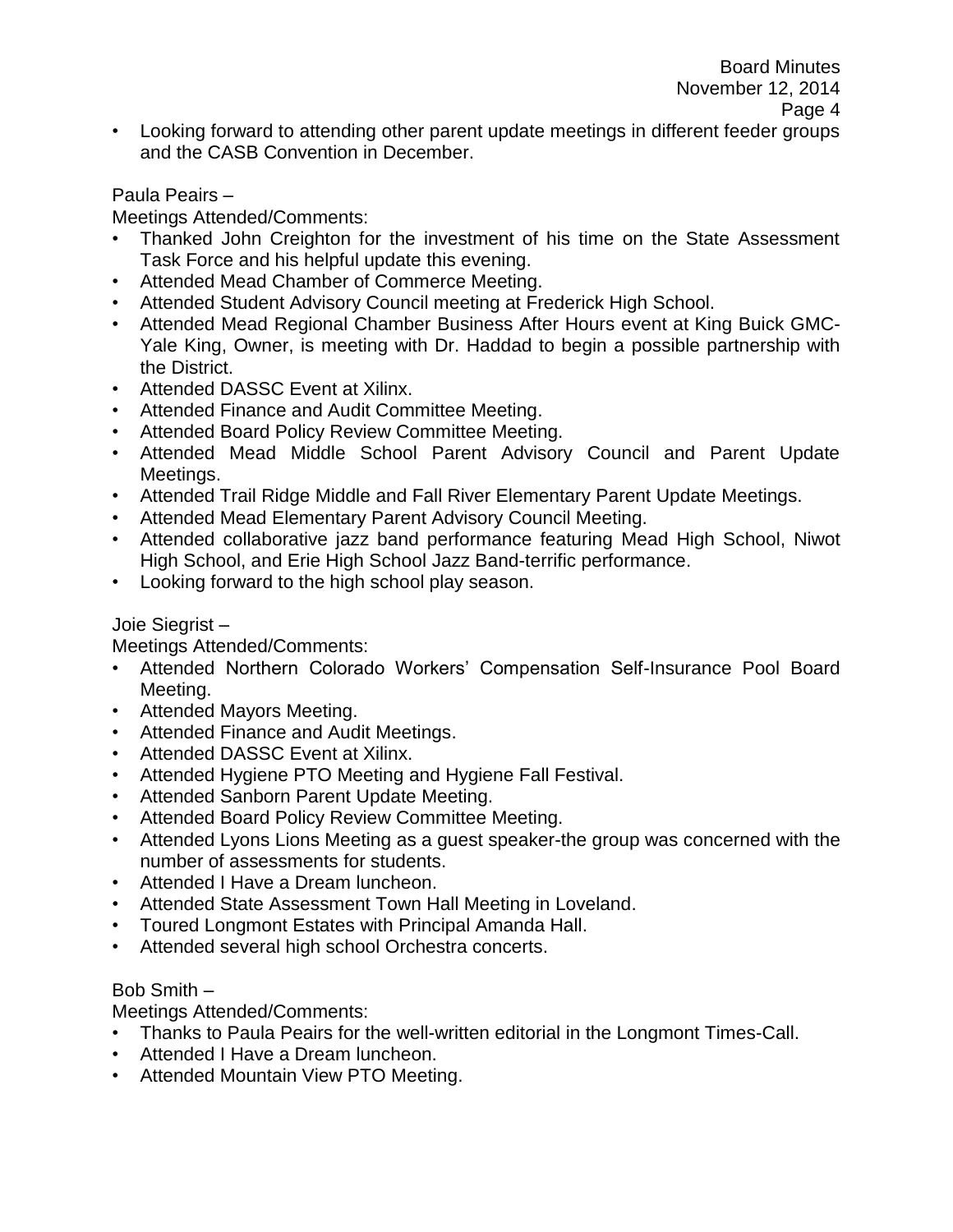- Attended Mayors Meeting-thanks to all the Mayors that were able to attend and for their support of the 0-3 Initiative.
- Thanks to Dr. Haddad for his visionary leadership in bringing John Couch to present at the DASSC event at Xilinx.
- Met with Longmont High School administrative team.
- Attended Erie Economic Council with John Ahrens presenting strengths and innovations going on in the District and its challenges for the future.
- Toured the north Longmont revitalization/beautification project with City Manager Harold Dominguez and his staff along with Dr. Haddad and Brian Lamer.
- Visited Spark! Discovery Preschool-250 students-1/3 special needs population.
- Attended Northern Colorado Workers' Compensation Self-Insurance Pool Board Meeting. \$2 million in bonds managed by Canadian investment group. Expenses up 17% from last year. Losses went up slightly, but costs per 100 of payroll down because seeing growth in district. Operating expenses up a bit-gave the Manager of the group a 5% raise. Investments are 58% treasury and 28% securitized mortgagebacked municipal bonds. The Board meets three times a year.

# **SUPERINTENDENT'S REPORT (5.0)**

- Dr. Haddad announced that John Poynton of the Communications Department, Laura McDonald, and Chico Garcia won Research Project of the Year by the International Association for Public Participation for the development of the Leadership St. Vrain Program. Dr. Haddad presented them with an Excellence in Education award for their efforts. Chico Garcia was unable to attend. Dr. Haddad reported that people around the State look to John for his leadership in organizational development, and parents look to Laura for her leadership in generating parent involvement. Dr. Haddad also reported that the District would not have been as successful passing the 2008 and 2012 mill levies or bond without them. John presented a video regarding Leadership St. Vrain. Laura thanked the Board and reported that she has been contacted by a school district in the province of Alberta, Canada about the Leadership St. Vrain program and looks forward to the opportunity to work with them.
- Attended a meeting of Superintendents from across the state that collaboratively submitted a letter in support of increased funding for our schools directed to our legislators. Their goal is to come up with a reasonable one-time amount to make up for the loss of per pupil funding, and to establish a new direction in the way financial decisions are made for schools in the future. If successful, it could mean \$470 more per pupil (or \$14 million) in additional revenue for St. Vrain Valley. Dr. Haddad will update the Board.
- School facilities are doing very well all over the District. Thanks to Brian Lamer and his team for the various painting and remodeling projects.
- CMAS testing-shared with students and staff the importance of assessment. Will work collaboratively to let CDE and legislators know of the concerns that we have.
- Attending a state awards ceremony to honor a Niwot High School student that received a perfect 36 score on her ACT. Next week attending a state awards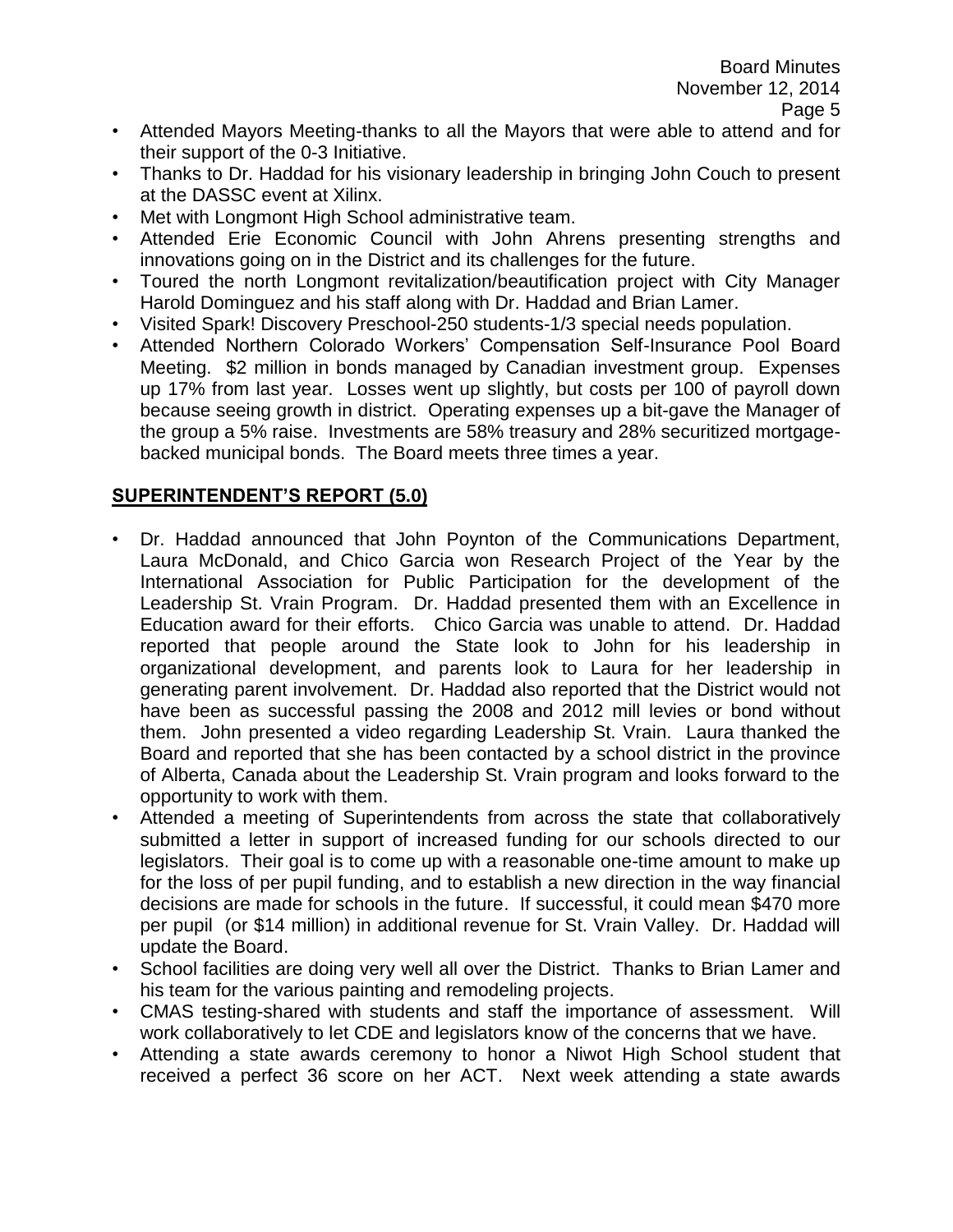ceremony for St. Vrain schools that won John Irwin Schools of Excellence and Governor's Distinguished Improvement Awards.

- Attending the National Connected Superintendents Summit in Washington, D.C., to be honored for the District's Learning Technology Plan. Dr. Haddad is one of 100 Superintendents in the U.S. to be invited to this Summit which will include a visit to the White House.
- Thanked John Creighton and appreciated the time that he is spending on the State Assessment Task Force.
- Met with Rob Berry and the Executive Director of the YMCA-looking at a partnership about sharing in the cost of renovating the pool so that it can accommodate District swimming practices and competitions.

# **REPORTS (6.0)**

# **Frederick High School Student Advisory Council Feeder Report (6.1)**

This topic has been rescheduled to the January 14, 2015 Regular Board Meeting.

# **District-Wide Savings on Procurement Activities for Fiscal Year 2014 (6.2)**

Terry Schueler reported that the Purchasing Department provides buying and contracting services in support of all district schools and departments and coordinates the sale and disposal of district surplus property. She shared an extensive report that detailed established key performance measures including procurement cost savings data, vendor participation, solicitation process lead time, procurement card rebate potential, and surplus property sale proceeds and the disposal process.

Board member Paula Peairs was very impressed with the Purchasing Department's extensive report and asked if Terry Schueler could pass on thanks and congratulations to Traci Burtnett and her team.

# **Update on Purchasing Department Certification (6.3)**

Terry Schueler reported that the St. Vrain Valley School District is a 2014 recipient of the Universal Public Procurement Certification Council (UPPCC) Agency Certification Award. This award was created to formally recognize an agency's commitment to the value of acquiring 100% certification in the public sector. The SVVSD professional procurement team of Traci Burtnett, CPPO, CPPB, Director; Tim Wellmann, CPPB, Purchasing Manager; Diana Cantu, CPPB, Senior Buyer; and Bill Oliver, CPPB, Senior Buyer, achieved fully certified public procurement status in August 2014. The goal of the purchasing staff is to pursue the Sterling Agency Award designation in 2016.

# **CONSENT ITEMS (7.0)**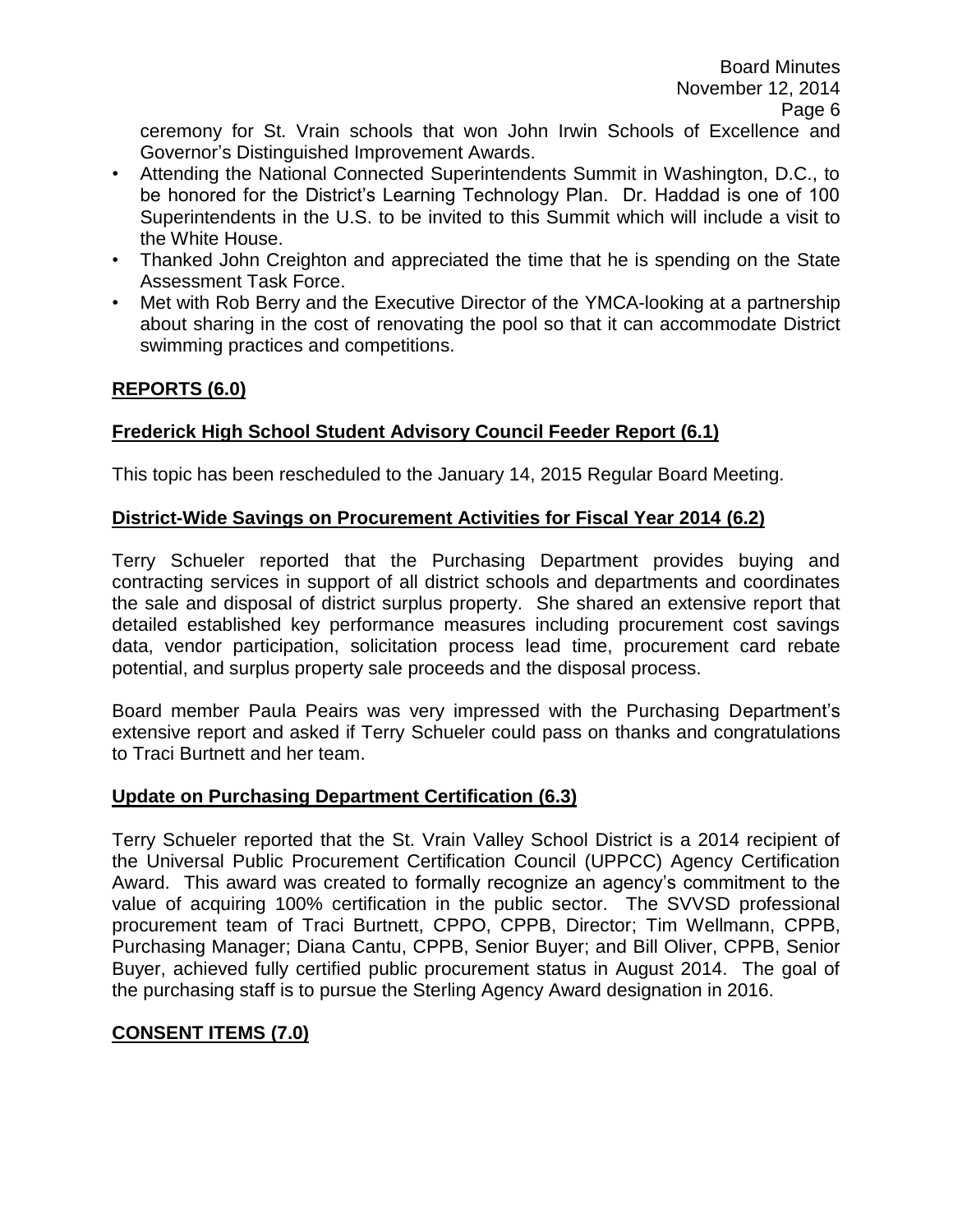Debbie Lammers moved to approve Consent Agenda Items 7.1 through 7.8 and 7.10 through 7.12. Consent Item 7.9 was pulled for further discussion. Joie Siegrist seconded.

- 1. Approval: Staff Terminations/Leaves
- 2. Approval: Staff Appointments
- 3. Approval: Approval of Minutes for the October 8, 2014 Regular Meeting, the October 15, 2014 Study Session, and the October 22, 2014 Regular Meeting
- 4. Approval: First Reading, Adoption, Board Policy CCA-St. Vrain Valley Organizational Chart
- 5. Approval: Approval of Architect Selection-Indian Peaks Elementary Renovation Project
- 6. Approval: Approval of Construction Manager/General Contractor (CMGC) Indian Peaks Elementary
- 7. Approval: Approval of Architect Selection-Rocky Mountain Elementary Renovation Project
- 8. Approval: Approval of Construction Manager/General Contractor (CMGC) Rocky Mountain Elementary
- 10. Approval: Approval of Purchase of Audio Visual Systems
- 11. Approval: Approval of Vendors Providing Purchased Services
- 12. Approval: Approval of School Health Professional Grant Program

The motion carried by unanimous roll call vote: [John Ahrens, absent; John Creighton, yes; Debbie Lammers, yes; Paula Peairs, yes; Mike Schiers, absent; Joie Siegrist, yes; Bob Smith, yes].

9. Approval: Approval of Consultant Fee Adjustment-Facility Audits Project

Brian Lamer was in attendance to answer questions from Board members.

Joie Siegrist moved to approve Consent Agenda Item 7.9. John Creighton seconded.

The motion carried by unanimous roll call vote: [John Ahrens, absent; John Creighton, yes; Debbie Lammers, yes; Paula Peairs, yes; Mike Schiers, absent; Joie Siegrist, yes; Bob Smith, yes].

### **ACTION ITEMS (8.0)**

### **Approval of Appointment of Dean of Students for Centennial Elementary and Prairie Ridge Elementary (8.1)**

Paula Peairs moved that the Board of Education approve the appointment of Laura Anna as Dean of Students at Centennial Elementary and Prairie Ridge Elementary, effective November 10, 2014. John Creighton seconded.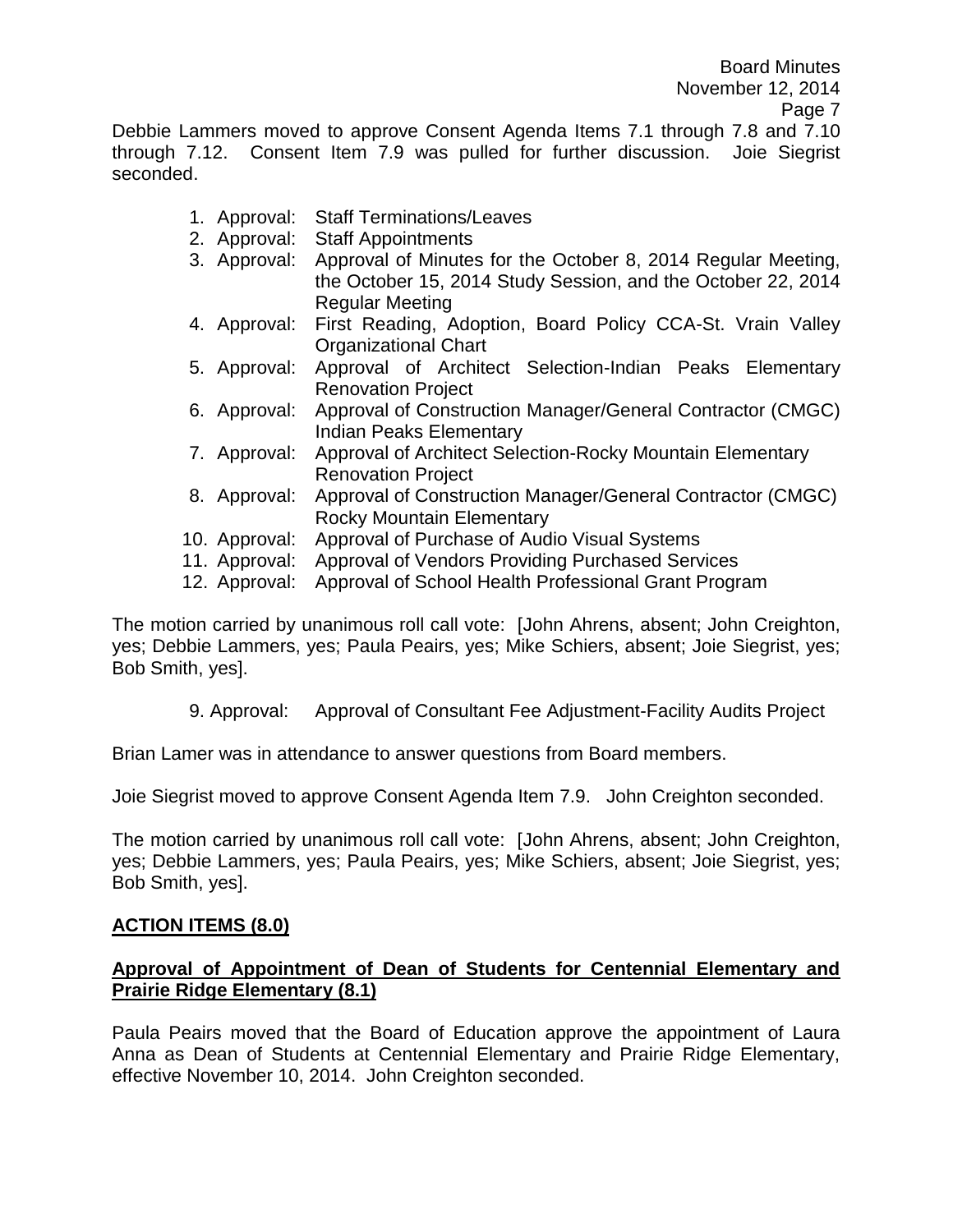David Burnison reported that Ms. Anna graduated from University of Colorado, Boulder, with a Bachelor of Science in Journalism. She then continued her education at the University of Phoenix, completing her Master's in Educational Counseling. Ms. Anna then went on to the University of Colorado, Denver, where she received her Education Specialist endorsement in Administration.

For the past four years Ms. Anna was a Counselor/Interventionist at Mead Elementary School, where she implemented the school-wide MTSS program. She has also been involved in the Kids' Hope Program, and coordinating the New Counselor Orientation for the St. Vrain Valley School District. Prior to that, she was the Lead Counselor at Legacy High School in Adams 12 for six years.

Ms. Anna was unable to attend tonight's meeting, but would like to attend the December 10, 2014 Board meeting to be introduced to the Board.

The motion carried by unanimous roll call vote: [John Ahrens, absent; John Creighton, yes; Debbie Lammers, yes; Paula Peairs, yes; Mike Schiers, absent; Joie Siegrist, yes; Bob Smith, yes].

# **Approval of Joint Use Agreement with Carbon Valley Recreation District (8.2)**

John Creighton moved that the Board of Education approve the Joint Use Agreement (JUA) of Facilities between the Carbon Valley Recreation District, the Town of Frederick and the St. Vrain Valley School District, and further authorize the President of the Board of Education to sign contract documents. Paula Peairs seconded.

The St. Vrain Valley School District negotiates Joint Use Agreements with the municipalities in which District facilities are located. Joint Use Agreements are intended to foster partnerships, cooperation and outline shared use of both town/city and District facilities and programs.

The JUA with the Carbon Valley Recreation District will be renewed every two years.

The motion carried by unanimous roll call vote: [John Ahrens, absent; John Creighton, yes; Debbie Lammers, yes; Paula Peairs, yes; Mike Schiers, absent; Joie Siegrist, yes; Bob Smith, yes].

### **Acceptance of Comprehensive Annual Financial Report (CAFR) (8.3)**

Paula Peairs moved that the Board of Education accept the 2014 Fiscal Year Comprehensive Annual Financial Report as presented. Joie Siegrist seconded.

Greg Fieth reported that the 2014 Fiscal Year Comprehensive Annual Financial Report (CAFR) was audited by the certified public accounting firm of RubinBrown, LLP. At the work session prior to this meeting, Matthew Marino from RubinBrown reviewed the 2014 CAFR with the Board in detail and responded to questions. RubinBrown auditors Cheryl Wallace and Matthew Marino were in attendance at the work session before the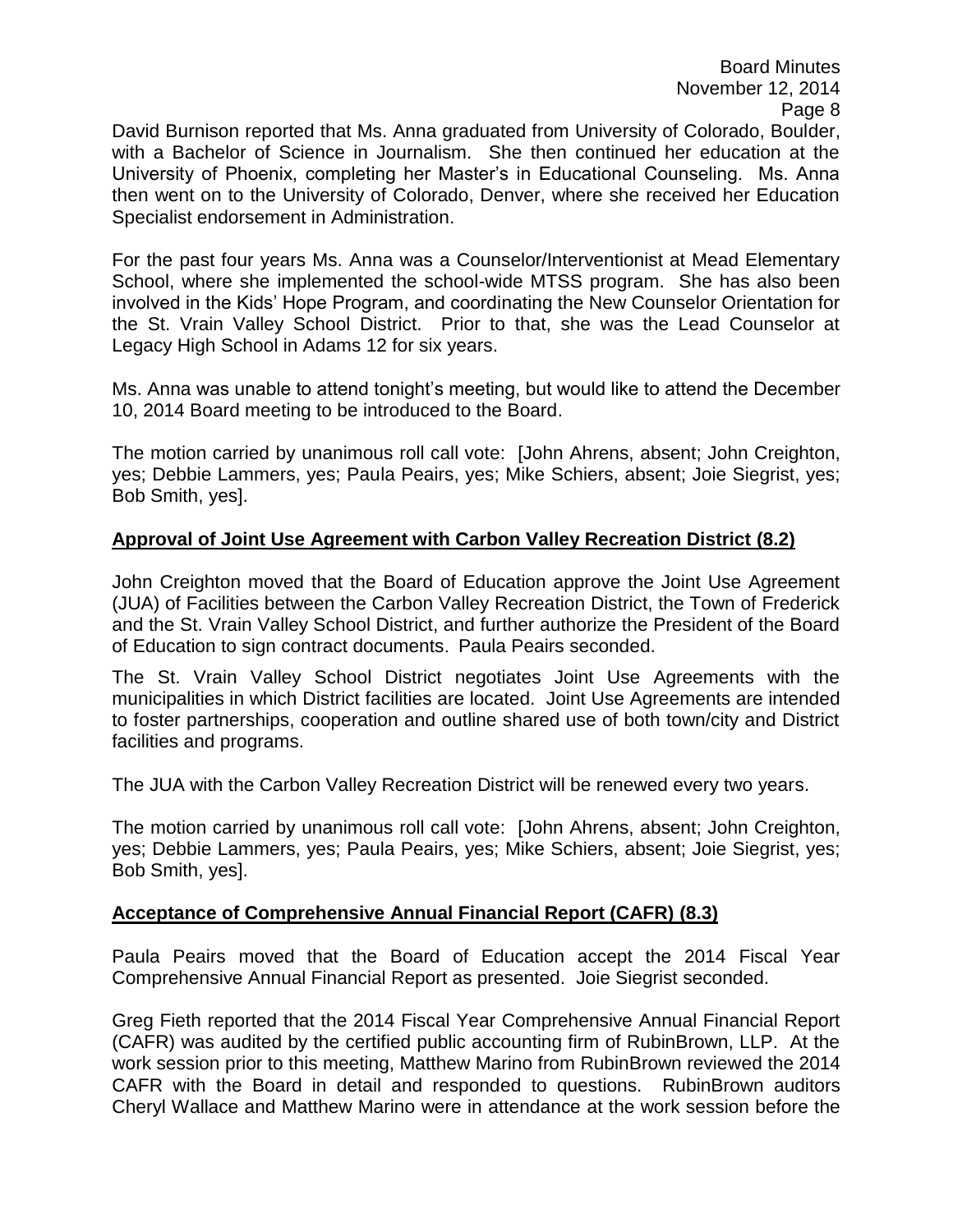Regular Meeting to answer questions from the Board. Auditors' opinion was considered an unmodified report which means it is without any qualification.

Paula Peairs reminded the Board that the CAFR was thoroughly reviewed at the last Finance & Audit Committee Meeting. Bob Smith thanked the Finance team for their hard work.

The motion carried by unanimous roll call vote: [John Ahrens, absent; John Creighton, yes; Debbie Lammers, yes; Paula Peairs, yes; Mike Schiers, absent; Joie Siegrist, yes; Bob Smith, yes].

### **Adoption of Resolution Proclaiming American Education Week, November 16-22, 2014 (8.4)**

Debbie Lammers moved that the Board of Education approve the resolution proclaiming November 16-22, 2014 as American Education Week. Joie Siegrist seconded.

To make our schools the best they can be requires a commitment from every member of the community, from retired citizens to parents, from business leaders to school board members. The goal of American Education Week is to increase public understanding and appreciation of the nation's schools, to encourage parents and nonparents to visit schools, and to build civic and community pride and support education.

Board member Debbie Lammers read the resolution.

The motion carried by unanimous roll call vote: [John Ahrens, absent; John Creighton, yes; Debbie Lammers, yes; Paula Peairs, yes; Mike Schiers, absent; Joie Siegrist, yes; Bob Smith, yes].

### **DISCUSSION ITEMS (9.0)**

# **First Reading, Introduction, Board Policy BEAA – Electronic Participation in School Board Meetings (9.1)**

This Board Policy was recommended by the Colorado Association of School Boards and reviewed by the attorney for the District and the Board Policy Review Committee.

John Creighton did not support the adoption of this policy because he felt there needed to be more of an investment in technology resources for the Board Room before he would support Board members participating in a Board Meeting remotely. Debbie Lammers agreed that the Board should wait until the Board is really able to communicate well with traveling Board members. Debbie shared the background of this sample Board policy and that it was created by legislators at the request of the Telluride school board to assist mountain/rural/isolated areas with their low Board participation.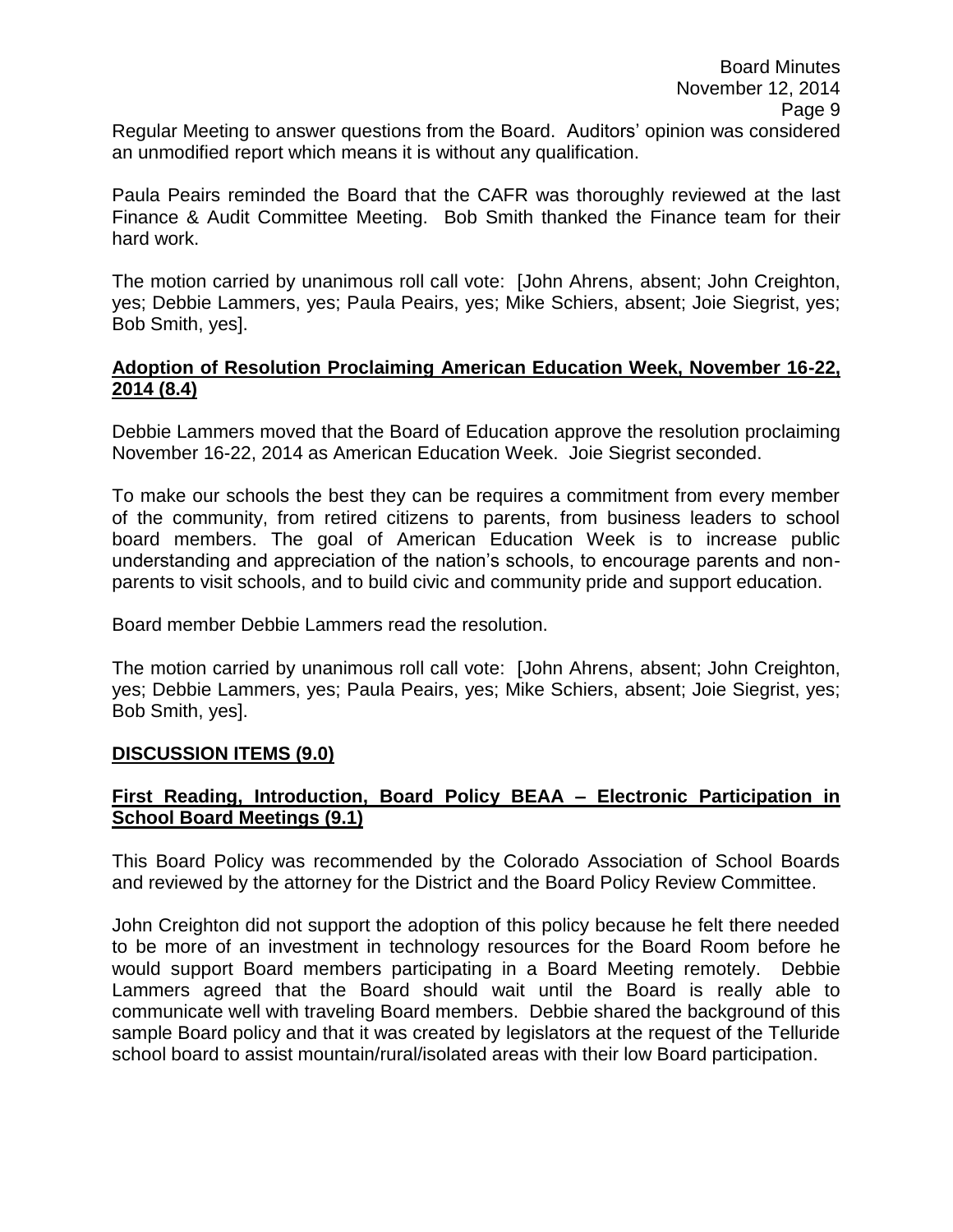November 12, 2014 Page 10 Board President Bob Smith deemed that the policy was not practical at this point in time and felt the policy should be tabled until updated technology is available in the Board Room. He felt that the Board could discuss the updating of the technology in the Board Room when the District's Technology Plan is discussed at the February 25, 2015 BOE Regular Meeting.

Board Minutes

### **Feedback on Technology in Education-John Couch Presentation (9.2)**

John Couch, Vice President of Education from Apple, Inc., presented on October 23, 2014 at Xilinx Conference Center to a crowd that included our Board of Education along with superintendents from DASSC (Denver Area School Superintendents' Council). Dr. Haddad and the Board members shared feedback on the presentation.

John Creighton- Exciting to think that curriculum can adapt to the student rather than the student having to adapt to the curriculum-curriculum that moves with the student. This talk is dispelling myths about public education and that there can be room for experimentation. Some things that were tried didn't work and let the students be part of the experiment rather than being experimented on. The generation that is in high school now expects to and wants to go in the direction of technology in the classroom.

Paula Peairs- Made note about statements around moving technology to the next level while augmenting educational instruction rather than replacing it. The power in that was really important. Amazed at how much professional development is required not only for the student using the technology but also in retraining staff. Wondered if the colleges are keeping up with training teachers that can continue to move forward in education. Elizabeth Hein is the new Dean of Education at Metropolitan State University of Denver- she's onboard with preparing students with the technological delivery of education.

Debbie Lammers- Enjoyed his comments, presentation, and enthusiasm. Especially pointed out his comments about the new global world and preparing our students and the community on how our kids are experiencing new technology. Keep in mind that if parents, residents, and business people are not involved in our schools on a daily basis they won't know how different technology is affecting education in the classroom today in comparison from when they were in school. Liked his comment that parents look at technology as tools and kids see it as an environment. Feels that involving the community in these discussions is worthwhile on the District's part.

Joie Siegrist- Thanks and appreciation to the community for supporting technology through mill levy dollars and appreciation for the creators of the technology plan. Underscored that everything needs to be relevant-students need to be educated for the world that they will live in-not ours.

Bob Smith- Felt his knowledge of technology in education was expanded by the presentation. It reminded him 40 years ago of the first order entry system in hospitals. Observed then and since the strong tendency to automate existing automatic system